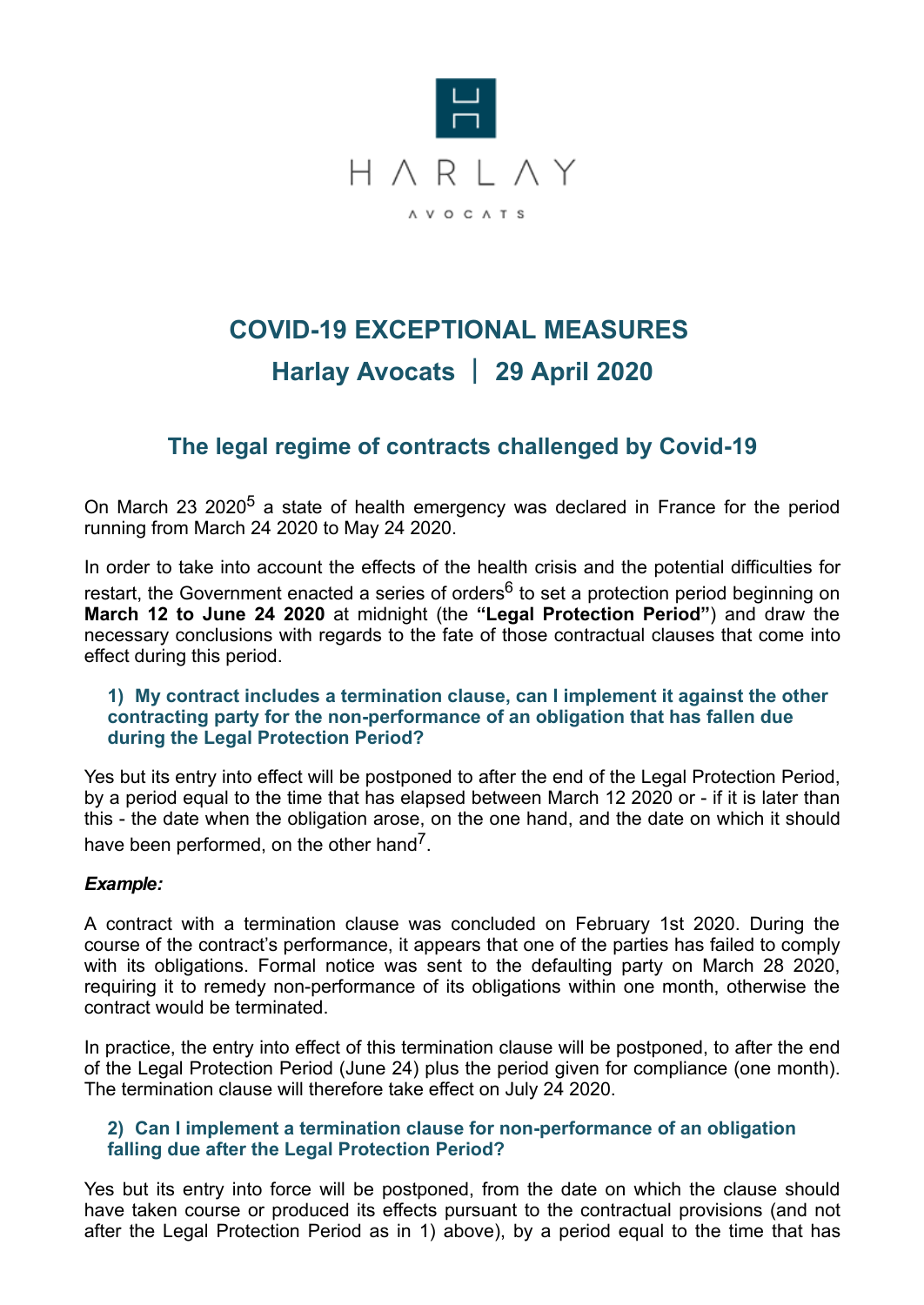elapsed between March 12 or the date on which the obligation was incurred - if that is later - on the one hand, and the end of the Legal Protection Period on the other hand<sup>8</sup>.

## *Example:*

A contract with a termination was concluded on February 1st 2020. However, during the course of the contract's performance it appears that one of the parties has not complied with its contractual obligations. Formal notice was sent to the defaulting party and received on June 1st 2020, requiring it to remedy the non-performance within a period of one month.

In practice, the effects of the termination clause will be postponed, from the date at which the clause should have produced its effects (July 1st, because June 1st + one month), for a period of 24 days, equal to the time that has elapsed between the date of notice (June 1st 2020 in this example) and the end date of the Legal Protection Period (June 24). The termination clause would therefore take effect on July 24 2020.

## **3) Can I serve notice on a contracting party to pay a sum of money?**

Yes and its entry into force will not be delayed or postponed, regardless of the deadline in the notice to pay (during or after the Legal Protection Period) because the Order excludes money obligations from its scope.

However, the notice to pay must not come with a threat to terminate the contract for contractual non-performance, nor must it be accompanied by a penalty to force the contracting party to pay, otherwise it will be subject to the derogations detailed at points 1 and 2 above.

It is therefore advisable to be careful when drafting the formal notice (obligation to do versus obligation to pay a sum of money, with or without penalty), the time given to remedy the non-performance (deadline expiring before or after the Legal Protection Period) and in analyzing the effective date of the formal notice (according to the rule based on issuance or receipt of the letter).

#### **4) The term of my tacitly renewable contract falls during the Legal Protection Period. What are the rules that apply to its termination?**

Article 5 of the Order grants companies an additional two-month period at the end of the Legal Protection Period to terminate or to refuse the tacit renewal of a contract that reaches its term during the Legal Protection Period.

In practice, this means that two options are open to the contracting party wishing to terminate or not to renew the contract.

Option 1: The contracting party can give notice of termination (other than for breach) or non-renewal of the contract during the Legal Protection Period according to the terms of the contract. The contract will then come to an end at its term.

Option 2: The contracting party can give notice of termination (other than for breach) or non-renewal of the contract during the two months after Legal Protection Period (until August 24 2020).

Attention, this second option is, however, available on condition that it does not constitute an abusive practice.

#### *Example:*

A contract was concluded on June 5 2019 for a period of one year. It contains a clause for its tacit renewal, unless one of the parties sends notice to the other contracting party at the latest one month before it reaches term.